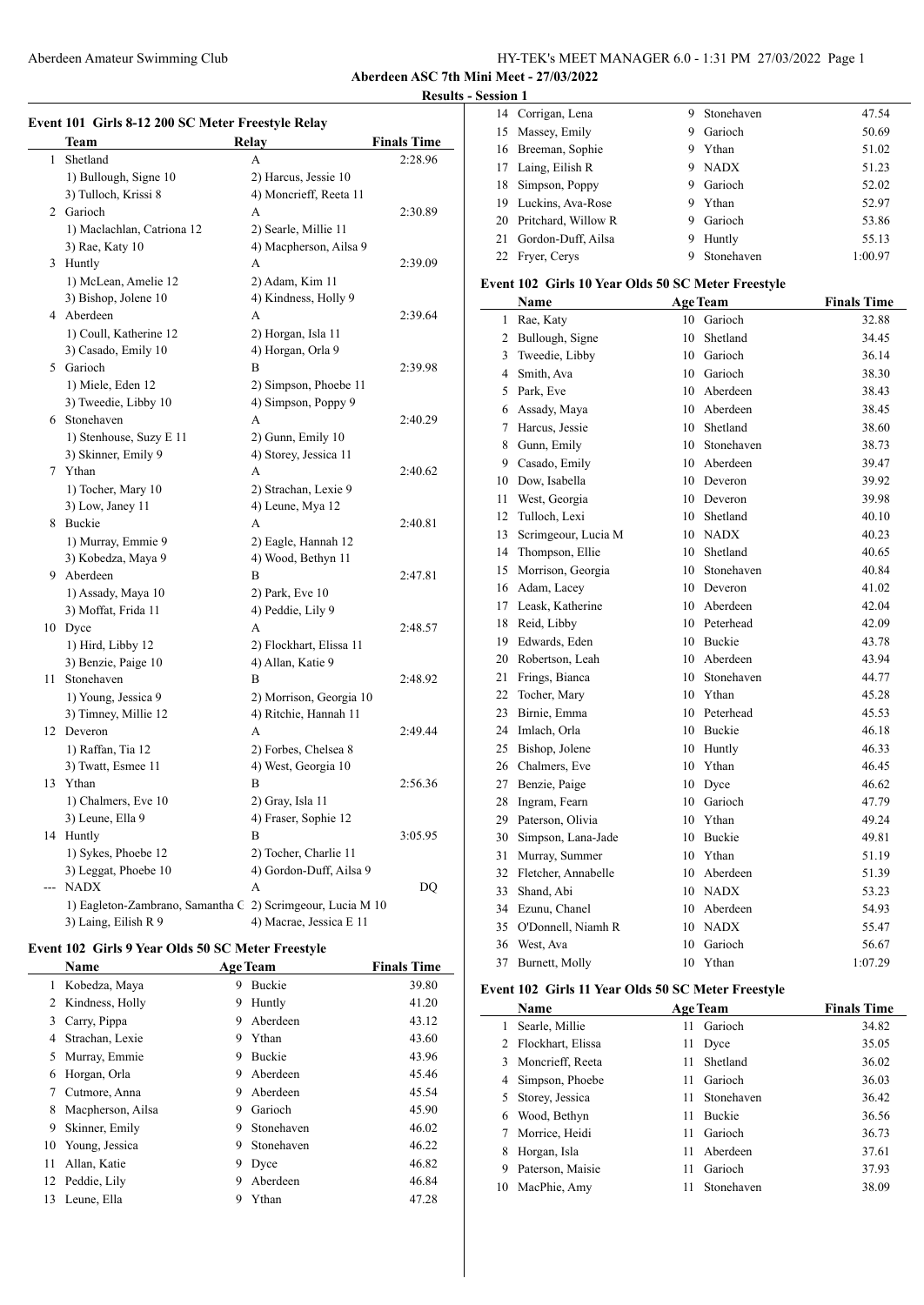# Aberdeen Amateur Swimming Club HY-TEK's MEET MANAGER 6.0 - 1:31 PM 27/03/2022 Page 2

**Aberdeen ASC 7th Mini Meet - 27/03/2022 Results - Session 1**

Ľ,

|  |  | (Event 102 Girls 11 Year Olds 50 SC Meter Freestyle) |  |
|--|--|------------------------------------------------------|--|
|  |  |                                                      |  |

| $\frac{1}{2}$ only in real only $\frac{1}{2}$ of $\frac{1}{2}$ in real integration |                            |    |                 |                    |  |  |
|------------------------------------------------------------------------------------|----------------------------|----|-----------------|--------------------|--|--|
|                                                                                    | Name                       |    | <b>Age Team</b> | <b>Finals Time</b> |  |  |
| 11                                                                                 | Eagleton-Zambrano, Samanth | 11 | <b>NADX</b>     | 38.79              |  |  |
| 12                                                                                 | Loynd, Niamh               | 11 | Shetland        | 39.80              |  |  |
| 13                                                                                 | Stenhouse, Suzy E          | 11 | Stonehaven      | 39.88              |  |  |
| 14                                                                                 | Adam, Kim                  | 11 | Huntly          | 41.02              |  |  |
| 15                                                                                 | Moffat, Frida              | 11 | Aberdeen        | 41.07              |  |  |
| 16                                                                                 | Troup, Poppy               | 11 | Garioch         | 41.22              |  |  |
| 17                                                                                 | Bisset, Macie              | 11 | Dyce            | 41.28              |  |  |
| $*18$                                                                              | Macrae, Jessica E          | 11 | <b>NADX</b>     | 42.49              |  |  |
| $*18$                                                                              | Low, Janey                 | 11 | Ythan           | 42.49              |  |  |
| 20                                                                                 | Ritchie, Hannah            | 11 | Stonehaven      | 42.92              |  |  |
| 21                                                                                 | Murphy, Aisling M          | 11 | <b>NADX</b>     | 43.54              |  |  |
| 22                                                                                 | Fawns, Milly               | 11 | Dyce            | 43.88              |  |  |
| 23                                                                                 | Gray, Isla                 | 11 | Ythan           | 44.20              |  |  |
| 24                                                                                 | Carlton, Sarah             | 11 | Stonehaven      | 45.07              |  |  |
| 25                                                                                 | Evans, Hannah              | 11 | Garioch         | 45.60              |  |  |
| 26                                                                                 | Marini, Anna-Sofia         | 11 | Garioch         | 46.14              |  |  |
| 27                                                                                 | Skiba, Laura               | 11 | Deveron         | 46.71              |  |  |
| 28                                                                                 | Murray, Lexi               | 11 | Dyce            | 46.77              |  |  |
| 29                                                                                 | Twatt, Esmee               | 11 | Deveron         | 48.22              |  |  |
| 30                                                                                 | Fraser, Anya               | 11 | Dyce            | 48.53              |  |  |
|                                                                                    | Tocher, Charlie            | 11 | Huntly          | DQ                 |  |  |
|                                                                                    |                            |    |                 |                    |  |  |

# **Event 102 Girls 12 Year Olds 50 SC Meter Freestyle**

|    | Name                 |    | <b>Age Team</b> | <b>Finals Time</b> |
|----|----------------------|----|-----------------|--------------------|
| 1  | McLean, Amelie       | 12 | Huntly          | 30.98              |
| 2  | Leune, Mya           | 12 | Ythan           | 31.66              |
| 3  | Sykes, Phoebe        | 12 | Huntly          | 34.14              |
| 4  | Coull, Katherine     | 12 | Aberdeen        | 36.17              |
| 5  | Proctor, Sam         | 12 | Huntly          | 36.19              |
| 6  | Fraser, Sophie       | 12 | Ythan           | 36.68              |
| 7  | Hird, Libby          | 12 | Dyce            | 36.92              |
| 8  | Raffan, Tia          | 12 | Deveron         | 37.35              |
| 9  | Maclachlan, Catriona | 12 | Garioch         | 37.43              |
| 10 | Eagle, Hannah        | 12 | Buckie          | 38.78              |
| 11 | Coutts, Ailsa        | 12 | Stonehaven      | 39.02              |
| 12 | Timney, Millie       | 12 | Stonehaven      | 39.07              |
| 13 | Tyszlak, Wiktoria M  | 12 | <b>NADX</b>     | 39.61              |
| 14 | Miele, Eden          | 12 | Garioch         | 39.75              |
| 15 | Pavlovic, Adrijana   | 12 | Dyce            | 39.80              |
| 16 | Smith, Eve Marie     | 12 | Dyce            | 40.92              |
| 17 | Watt, Joanna         | 12 | Aberdeen        | 41.18              |
| 18 | McKee, Katy          | 12 | Aberdeen        | 43.67              |
| 19 | Adam, Jesyka         | 12 | Huntly          | 45.10              |
| 20 | Mitchell, Lexi       | 12 | Huntly          | 46.36              |
| 21 | Chalmers, Ariana L   | 12 | <b>NADX</b>     | 56.22              |

# **Event 103 Girls 8 Year Olds 25 SC Meter Freestyle**

|                                                   | <b>Name</b>             | <b>Age Team</b> |                    | <b>Finals Time</b> |  |
|---------------------------------------------------|-------------------------|-----------------|--------------------|--------------------|--|
| 1.                                                | Tulloch, Krissi         | 8               | Shetland           | 18.42              |  |
|                                                   | 2 Leybourne, Amelie     | 8               | Aberdeen           | 20.06              |  |
| 3                                                 | Forbes, Chelsea         | 8               | Deveron            | 20.28              |  |
| 4                                                 | Henderson, Abby         | 8               | Aberdeen           | 22.08              |  |
| 5                                                 | Rodger, Hannah          | 8               | Stonehaven         | 24.98              |  |
| 6                                                 | Robertson-Murray, Layla | 8               | Ythan              | 26.80              |  |
| 7                                                 | Diack, Sally H          | 8               | <b>NADX</b>        | 27.12              |  |
| 8                                                 | Rodger, Megan           | 8               | Stonehaven         | 27.60              |  |
| Event 104 Girls 9 Year Olds 50 SC Meter Butterfly |                         |                 |                    |                    |  |
| <b>Name</b><br>Age Team                           |                         |                 | <b>Finals Time</b> |                    |  |

| .                | 120.10411    | 1 IIIIII 1 IIIIV |
|------------------|--------------|------------------|
| 1 Skinner, Emily | 9 Stonehaven | 55.23            |
| 2 Carry, Pippa   | 9 Aberdeen   | 1:00.46          |

| еѕѕ1011-1 |                         |   |               |         |
|-----------|-------------------------|---|---------------|---------|
| 3         | Kindness, Holly         | 9 | Huntly        | 1:01.13 |
| 4         | Strachan, Lexie         | 9 | Ythan         | 1:01.39 |
| 5         | Massey, Emily           | 9 | Garioch       | 1:05.05 |
| 6         | Macpherson, Ailsa       | 9 | Garioch       | 1:07.75 |
|           | Murray, Emmie           | 9 | <b>Buckie</b> | 1:08.23 |
| 8         | Cutmore, Anna           | 9 | Aberdeen      | 1:09.63 |
| 9         | Simpson, Poppy          | 9 | Garioch       | 1:11.68 |
|           | --- Kobedza, Maya       | 9 | <b>Buckie</b> | DO      |
|           | --- Pritchard, Willow R | 9 | Garioch       | DO      |

### **Event 104 Girls 10 Year Olds 50 SC Meter Butterfly**

|     | Name               |    | <b>Age Team</b> | <b>Finals Time</b> |
|-----|--------------------|----|-----------------|--------------------|
| 1   | Rae, Katy          | 10 | Garioch         | 39.20              |
| 2   | Bullough, Signe    | 10 | Shetland        | 41.43              |
| 3   | Harcus, Jessie     | 10 | Shetland        | 43.11              |
| 4   | Smith, Ava         | 10 | Garioch         | 45.95              |
| 5   | Tweedie, Libby     | 10 | Garioch         | 46.49              |
| 6   | Park, Eve          | 10 | Aberdeen        | 47.33              |
| 7   | Casado, Emily      | 10 | Aberdeen        | 52.12              |
| 8   | Robertson, Leah    | 10 | Aberdeen        | 52.54              |
| 9   | Gunn, Emily        | 10 | Stonehaven      | 52.70              |
| 10  | Imlach, Orla       | 10 | <b>Buckie</b>   | 53.47              |
| 11  | Morrison, Georgia  | 10 | Stonehaven      | 54.39              |
| 12  | Thompson, Ellie    | 10 | Shetland        | 54.68              |
| 13  | Tocher, Mary       | 10 | Ythan           | 55.31              |
| 14  | Benzie, Paige      | 10 | Dyce            | 57.11              |
| 15  | Assady, Maya       | 10 | Aberdeen        | 58.96              |
| 16  | Tulloch, Lexi      | 10 | Shetland        | 59.23              |
| 17  | Edwards, Eden      | 10 | <b>Buckie</b>   | 1:05.25            |
| 18  | Chalmers, Eve      | 10 | Ythan           | 1:05.57            |
| 19  | Paterson, Olivia   | 10 | Ythan           | 1:06.29            |
| 20  | Simpson, Lana-Jade | 10 | Buckie          | 1:16.85            |
| --- | Ingram, Fearn      | 10 | Garioch         | DO                 |
| --- | West, Ava          | 10 | Garioch         | DQ                 |

# **Event 104 Girls 11 Year Olds 50 SC Meter Butterfly**

|                | Name                       |    | <b>Age Team</b> | <b>Finals Time</b> |
|----------------|----------------------------|----|-----------------|--------------------|
| 1              | Searle, Millie             | 11 | Garioch         | 38.65              |
| $\overline{c}$ | Simpson, Phoebe            | 11 | Garioch         | 39.60              |
| 3              | Storey, Jessica            | 11 | Stonehaven      | 41.76              |
| 4              | Flockhart, Elissa          | 11 | Dyce            | 42.46              |
| 5              | Wood, Bethyn               | 11 | <b>Buckie</b>   | 43.25              |
| 6              | Low, Janey                 | 11 | Ythan           | 44.57              |
| 7              | Paterson, Maisie           | 11 | Garioch         | 46.97              |
| 8              | Eagleton-Zambrano, Samanth | 11 | <b>NADX</b>     | 48.68              |
| 9              | Fawns, Milly               | 11 | Dyce            | 49.31              |
| 10             | Moncrieff, Reeta           | 11 | Shetland        | 49.70              |
| 11             | Morrice, Heidi             | 11 | Garioch         | 49.96              |
| 12             | MacPhie, Amy               | 11 | Stonehaven      | 51.02              |
| 13             | Adam, Kim                  | 11 | Huntly          | 51.54              |
| 14             | Moffat, Frida              | 11 | Aberdeen        | 51.90              |
| 15             | Stenhouse, Suzy E          | 11 | Stonehaven      | 52.00              |
| 16             | Troup, Poppy               | 11 | Garioch         | 52.90              |
| 17             | Horgan, Isla               | 11 | Aberdeen        | 52.95              |
| 18             | Loynd, Niamh               | 11 | Shetland        | 55.30              |
| 19             | Tocher, Charlie            | 11 | Huntly          | 55.31              |
| 20             | Gray, Isla                 | 11 | Ythan           | 1:02.45            |
| 21             | Marini, Anna-Sofia         | 11 | Garioch         | 1:08.18            |
|                | Bisset, Macie              | 11 | Dyce            | DO                 |
|                | Evans, Hannah              | 11 | Garioch         | DO                 |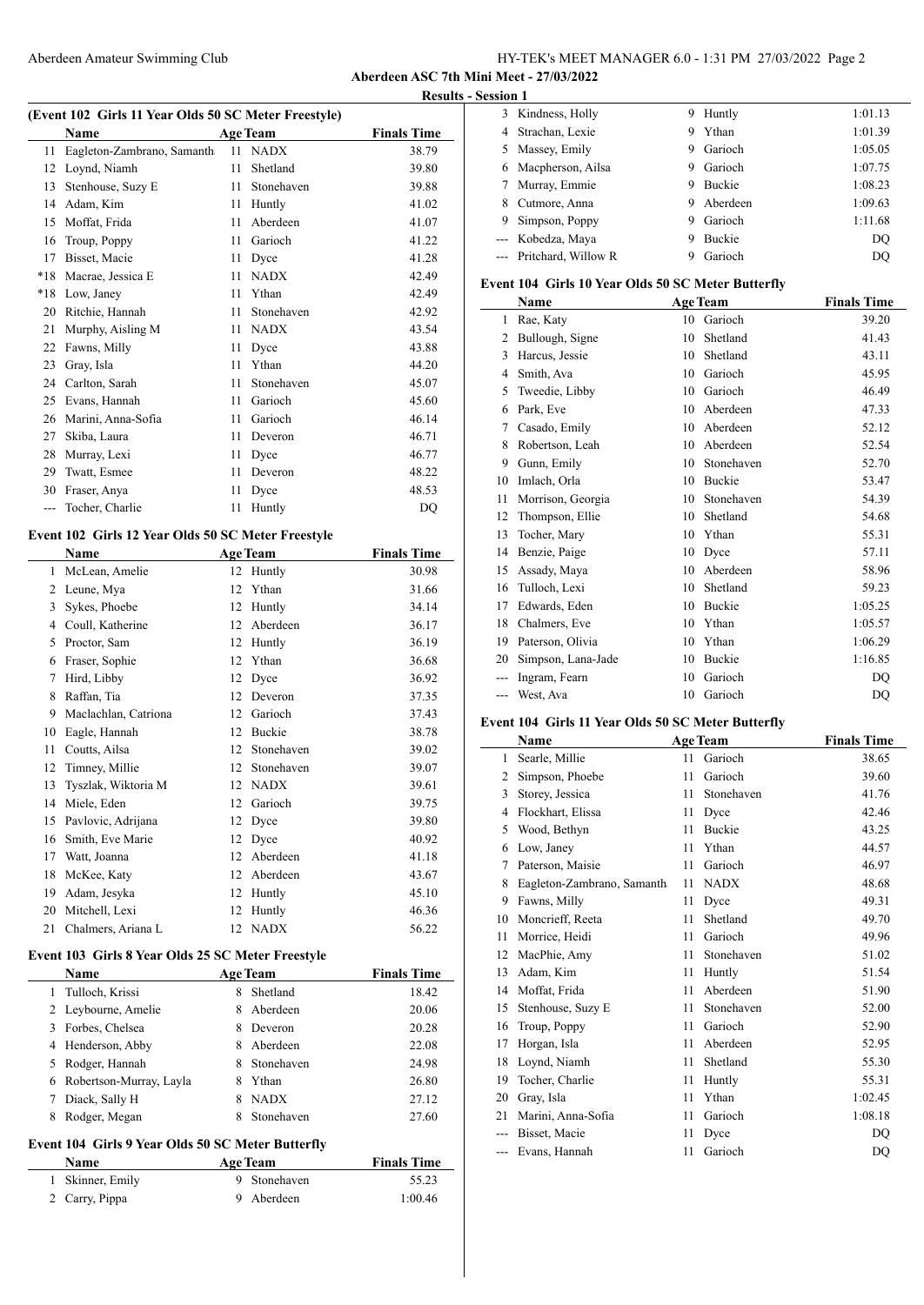# Aberdeen Amateur Swimming Club HY-TEK's MEET MANAGER 6.0 - 1:31 PM 27/03/2022 Page 3

**Aberdeen ASC 7th Mini Meet - 27/03/2022 Results - Session 1**

 $\overline{\phantom{a}}$ 

|    |                      |    | Event 104 Girls 12 Year Olds 50 SC Meter Butterfly |                    |
|----|----------------------|----|----------------------------------------------------|--------------------|
|    | Name                 |    | <b>Age Team</b>                                    | <b>Finals Time</b> |
| 1  | McLean, Amelie       | 12 | Huntly                                             | 36.20              |
| 2  | Leune, Mya           | 12 | Ythan                                              | 36.70              |
| 3  | Coull, Katherine     | 12 | Aberdeen                                           | 39.95              |
| 4  | Proctor, Sam         | 12 | Huntly                                             | 43.09              |
| 5  | Sykes, Phoebe        | 12 | Huntly                                             | 43.27              |
| 6  | Hird, Libby          | 12 | Dyce                                               | 43.73              |
| 7  | Miele, Eden          | 12 | Garioch                                            | 46.13              |
| 8  | Maclachlan, Catriona | 12 | Garioch                                            | 46.28              |
| 9  | Fraser, Sophie       | 12 | Ythan                                              | 47.03              |
| 10 | McKee, Katy          | 12 | Aberdeen                                           | 47.18              |
| 11 | Smith, Eve Marie     | 12 | Dyce                                               | 47.68              |
| 12 | Pavlovic, Adrijana   | 12 | Dyce                                               | 48.98              |
| 13 | Tyszlak, Wiktoria M  | 12 | <b>NADX</b>                                        | 50.23              |
| 14 | Raffan, Tia          | 12 | Deveron                                            | 51.63              |
| 15 | Timney, Millie       | 12 | Stonehaven                                         | 51.70              |
| 16 | Eagle, Hannah        | 12 | <b>Buckie</b>                                      | 56.55              |
| 17 | Adam, Jesyka         | 12 | Huntly                                             | 57.11              |

# **Event 105 Girls 8 Year Olds 25 SC Meter Butterfly**

| <b>Name</b>         |    | <b>Age Team</b> | <b>Finals Time</b> |
|---------------------|----|-----------------|--------------------|
| 1 Tulloch, Krissi   |    | Shetland        | 22.19              |
| 2 Leybourne, Amelie |    | 8 Aberdeen      | 26.51              |
| 3 Forbes, Chelsea   | x. | Deveron         | 30.12              |
| 4 Diack, Sally H    |    | <b>NADX</b>     | 34.04              |
| --- Henderson, Abby |    | Aberdeen        | DO                 |

# **Event 106 Girls 9 Year Olds 50 SC Meter Breaststroke**

| Name                |   |               | <b>Finals Time</b> |
|---------------------|---|---------------|--------------------|
| Kindness, Holly     | 9 | Huntly        | 55.98              |
| Leune, Ella         | 9 | Ythan         | 56.15              |
| Peddie, Lily        | 9 | Aberdeen      | 56.96              |
| Allan, Katie        | 9 | Dyce          | 58.61              |
| Laing, Eilish R     | 9 | <b>NADX</b>   | 1:01.29            |
| Horgan, Orla        | 9 | Aberdeen      | 1:04.35            |
| Macpherson, Ailsa   | 9 | Garioch       | 1:05.99            |
| Simpson, Poppy      | 9 | Garioch       | 1:06.05            |
| Murray, Emmie       | 9 | <b>Buckie</b> | 1:06.21            |
| Breeman, Sophie     | 9 | Ythan         | 1:08.05            |
| Skinner, Emily      | 9 | Stonehaven    | 1:08.06            |
| Massey, Emily       | 9 | Garioch       | 1:09.56            |
| Gordon-Duff, Ailsa  | 9 | Huntly        | 1:10.26            |
| Fryer, Cerys        | 9 | Stonehaven    | 1:20.61            |
| Corrigan, Lena      | 9 | Stonehaven    | 1:24.90            |
| Cutmore, Anna       | 9 | Aberdeen      | DQ                 |
| Kobedza, Maya       | 9 | <b>Buckie</b> | DQ                 |
| Carry, Pippa        | 9 | Aberdeen      | DQ                 |
| Young, Jessica      | 9 | Stonehaven    | DQ                 |
| Strachan, Lexie     | 9 | Ythan         | DQ                 |
| Pritchard, Willow R | 9 | Garioch       | DQ                 |
|                     |   |               | <b>Age Team</b>    |

# **Event 106 Girls 10 Year Olds 50 SC Meter Breaststroke**

|   | Name                | <b>Age Team</b> |             | <b>Finals Time</b> |
|---|---------------------|-----------------|-------------|--------------------|
|   | Rae, Katy           |                 | 10 Garioch  | 46.48              |
| 2 | Bullough, Signe     |                 | 10 Shetland | 47.08              |
|   | 3 Tweedie, Libby    | 10              | Garioch     | 49.06              |
| 4 | Harcus, Jessie      | 10              | Shetland    | 50.45              |
|   | 5 Leask, Katherine  | 10              | Aberdeen    | 50.73              |
| 6 | Smith, Ava          |                 | 10 Garioch  | 50.93              |
|   | Park. Eve           | 10              | Aberdeen    | 52.04              |
| 8 | Scrimgeour, Lucia M | 10              | <b>NADX</b> | 52.62              |
|   |                     |                 |             |                    |

| 9     | West, Georgia       | 10 | Deveron       | 53.26   |
|-------|---------------------|----|---------------|---------|
| 10    | Reid, Libby         | 10 | Peterhead     | 53.64   |
| 11    | Assady, Maya        | 10 | Aberdeen      | 53.72   |
| 12    | Tulloch, Lexi       | 10 | Shetland      | 55.50   |
| 13    | Fletcher, Annabelle | 10 | Aberdeen      | 55.76   |
| 14    | Imlach, Orla        | 10 | Buckie        | 56.99   |
| 15    | Morrison, Georgia   | 10 | Stonehaven    | 57.19   |
| 16    | Dow, Isabella       | 10 | Deveron       | 57.22   |
| 17    | Benzie, Paige       | 10 | Dyce          | 57.51   |
| 18    | Frings, Bianca      | 10 | Stonehaven    | 58.55   |
| 19    | Tocher, Mary        | 10 | Ythan         | 58.84   |
| 20    | Ingram, Fearn       | 10 | Garioch       | 59.92   |
| 21    | Adam, Lacey         | 10 | Deveron       | 1:00.82 |
| 22    | Ezunu, Chanel       | 10 | Aberdeen      | 1:03.16 |
| 23    | Thompson, Ellie     | 10 | Shetland      | 1:03.56 |
| 24    | Birnie, Emma        | 10 | Peterhead     | 1:04.09 |
| 25    | Chalmers, Eve       | 10 | Ythan         | 1:05.98 |
| 26    | Edwards, Eden       | 10 | Buckie        | 1:08.60 |
| 27    | Burnett, Molly      | 10 | Ythan         | 1:11.54 |
| 28    | Simpson, Lana-Jade  | 10 | <b>Buckie</b> | 1:12.43 |
| 29    | Leggat, Phoebe      | 10 | Huntly        | 1:17.02 |
| 30    | West, Ava           | 10 | Garioch       | 1:19.26 |
| ---   | O'Donnell, Niamh R  | 10 | <b>NADX</b>   | DO      |
| $---$ | Shand, Abi          | 10 | <b>NADX</b>   | DQ      |
| ---   | Murray, Summer      | 10 | Ythan         | DO      |
|       | Casado, Emily       | 10 | Aberdeen      | DO      |
| ---   | Robertson, Leah     | 10 | Aberdeen      | DQ      |

# **Event 106 Girls 11 Year Olds 50 SC Meter Breaststroke**

|                | Name                       |    | <b>Age Team</b> | <b>Finals Time</b> |
|----------------|----------------------------|----|-----------------|--------------------|
| 1              | Searle, Millie             | 11 | Garioch         | 44.59              |
| $\overline{c}$ | Simpson, Phoebe            | 11 | Garioch         | 49.26              |
| 3              | Moncrieff, Reeta           | 11 | Shetland        | 49.31              |
| $*4$           | Wood, Bethyn               | 11 | <b>Buckie</b>   | 50.76              |
| $*4$           | Storey, Jessica            | 11 | Stonehaven      | 50.76              |
| 6              | Morrice, Heidi             | 11 | Garioch         | 51.66              |
| 7              | Macrae, Jessica E          | 11 | <b>NADX</b>     | 51.83              |
| 8              | Paterson, Maisie           | 11 | Garioch         | 52.26              |
| 9              | Horgan, Isla               | 11 | Aberdeen        | 52.35              |
| 10             | Eagleton-Zambrano, Samanth | 11 | <b>NADX</b>     | 52.68              |
| 11             | Moffat, Frida              | 11 | Aberdeen        | 53.14              |
| 12             | MacPhie, Amy               | 11 | Stonehaven      | 53.29              |
| 13             | <b>Bisset</b> , Macie      | 11 | Dyce            | 53.55              |
| 14             | Troup, Poppy               | 11 | Garioch         | 54.23              |
| 15             | Murphy, Aisling M          | 11 | <b>NADX</b>     | 55.09              |
| 16             | Loynd, Niamh               | 11 | Shetland        | 56.40              |
| 17             | Fawns, Milly               | 11 | Dyce            | 56.66              |
| 18             | Skiba, Laura               | 11 | Deveron         | 57.04              |
| 19             | Low, Janey                 | 11 | Ythan           | 57.83              |
| 20             | Flockhart, Elissa          | 11 | Dyce            | 58.10              |
| 21             | Tocher, Charlie            | 11 | Huntly          | 58.86              |
| 22             | Fraser, Anya               | 11 | Dyce            | 1:00.72            |
| 23             | Twatt, Esmee               | 11 | Deveron         | 1:01.32            |
| 24             | Gray, Isla                 | 11 | Ythan           | 1:01.51            |
| 25             | Ritchie, Hannah            | 11 | Stonehaven      | 1:02.07            |
| 26             | Carlton, Sarah             | 11 | Stonehaven      | 1:04.48            |
| 27             | Murray, Lexi               | 11 | Dyce            | 1:05.51            |
| 28             | Marini, Anna-Sofia         | 11 | Garioch         | 1:07.70            |
| ---            | Adam. Kim                  | 11 | Huntly          | DO                 |
| $---$          | Evans, Hannah              | 11 | Garioch         | DQ                 |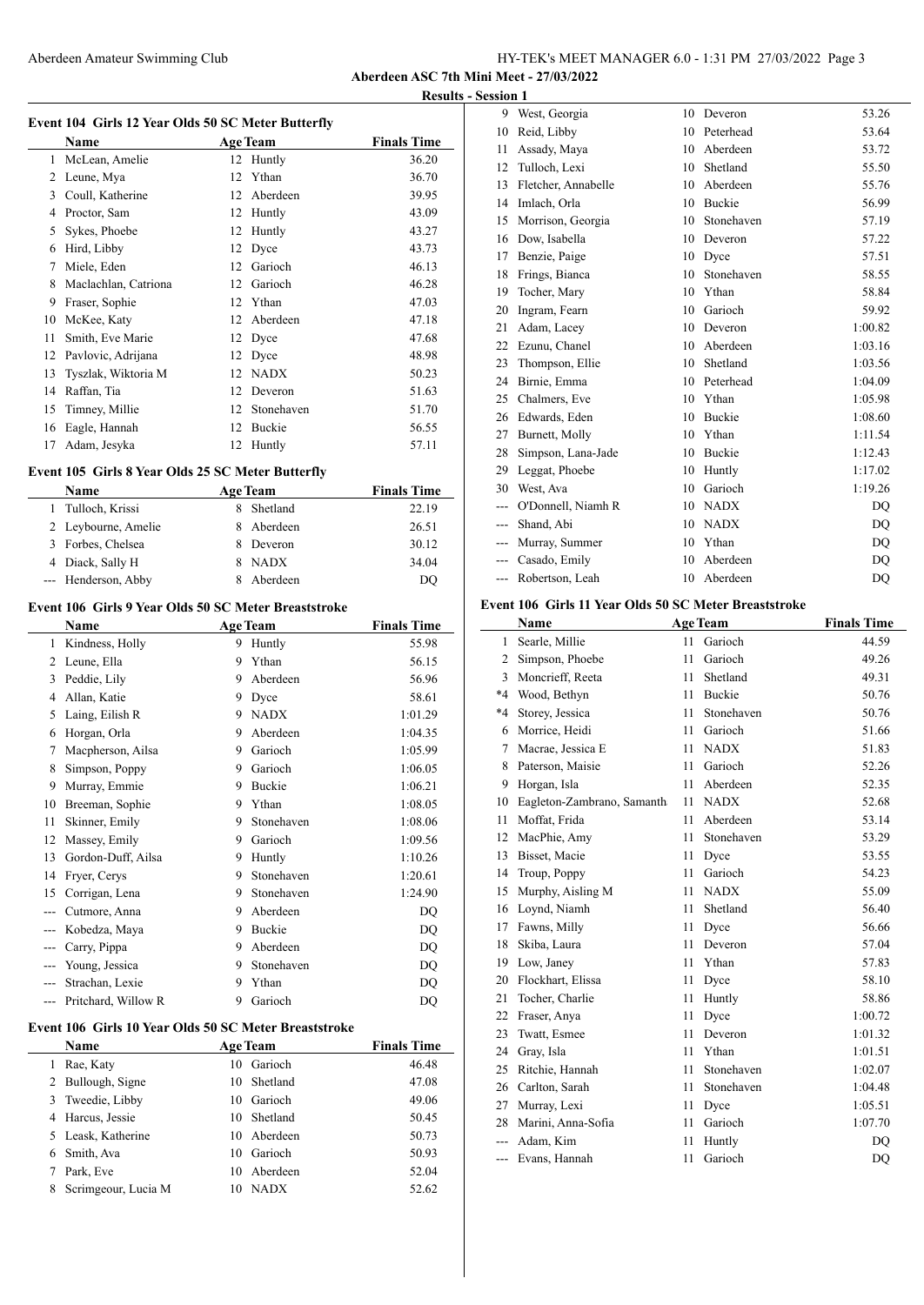|                                         | HY-TEK's MEET MANAGER 6.0 - 1:31 PM 27/03/2022 Page 4 |  |  |
|-----------------------------------------|-------------------------------------------------------|--|--|
| Aberdeen ASC 7th Mini Meet - 27/03/2022 |                                                       |  |  |

**Results - Session 1**

|  |  | Event 106 Girls 12 Year Olds 50 SC Meter Breaststroke |  |
|--|--|-------------------------------------------------------|--|
|--|--|-------------------------------------------------------|--|

|               | Name                 |    | <b>Age Team</b> | <b>Finals Time</b> |
|---------------|----------------------|----|-----------------|--------------------|
| 1             | Leune, Mya           |    | 12 Ythan        | 43.16              |
| $\mathcal{L}$ | McLean, Amelie       | 12 | Huntly          | 43.32              |
| 3             | Proctor, Sam         | 12 | Huntly          | 47.00              |
| 4             | Coutts, Ailsa        | 12 | Stonehaven      | 47.13              |
| 5             | Maclachlan, Catriona | 12 | Garioch         | 47.29              |
| 6             | Miele, Eden          | 12 | Garioch         | 48.34              |
| 7             | Coull, Katherine     | 12 | Aberdeen        | 50.09              |
| 8             | Sykes, Phoebe        | 12 | Huntly          | 50.40              |
| 9             | Raffan, Tia          | 12 | Deveron         | 50.49              |
| 10            | Watt, Joanna         | 12 | Aberdeen        | 50.57              |
| 11            | Tyszlak, Wiktoria M  | 12 | <b>NADX</b>     | 51.60              |
| 12            | Fraser, Sophie       | 12 | Ythan           | 52.63              |
| 13            | Hird, Libby          | 12 | Dyce            | 52.67              |
| 14            | Eagle, Hannah        | 12 | Buckie          | 53.49              |
| 15            | Pavlovic, Adrijana   | 12 | Dyce            | 54.39              |
| 16            | McKee, Katy          | 12 | Aberdeen        | 56.06              |
| 17            | Timney, Millie       | 12 | Stonehaven      | 57.19              |
| 18            | Mitchell, Lexi       | 12 | Huntly          | 57.32              |
| 19            | Chalmers, Ariana L   | 12 | <b>NADX</b>     | 59.58              |
| 20            | Smith, Eve Marie     | 12 | Dyce            | 1:02.19            |
|               |                      |    |                 |                    |

# **Event 107 Girls 8 Year Olds 25 SC Meter Breaststroke**

| <b>Name</b>                  | <b>Age Team</b> | <b>Finals Time</b> |
|------------------------------|-----------------|--------------------|
| Tulloch, Krissi              | Shetland        | 26.20              |
| 2 Forbes, Chelsea            | Deveron         | 29.91              |
| Robertson-Murray, Layla<br>3 | Ythan<br>8      | 31.83              |
| 4 Leybourne, Amelie          | Aberdeen<br>8.  | 33.16              |
| 5 Rodger, Megan              | Stonehaven      | 35.33              |
| Rodger, Hannah<br>6          | Stonehaven      | 35.86              |
| Henderson, Abby              | Aberdeen        | 37.79              |

# **Event 108 Girls 9 Year Olds 50 SC Meter Backstroke**

 $\overline{\phantom{a}}$ 

|       | Name                | <b>Age Team</b> |               | <b>Finals Time</b> |
|-------|---------------------|-----------------|---------------|--------------------|
| 1     | Peddie, Lily        | 9               | Aberdeen      | 48.32              |
| 2     | Carry, Pippa        | 9               | Aberdeen      | 48.70              |
| 3     | Kindness, Holly     | 9               | Huntly        | 50.31              |
| 4     | Strachan, Lexie     | 9               | Ythan         | 53.31              |
| 5     | Massey, Emily       | 9               | Garioch       | 54.35              |
| 6     | Macpherson, Ailsa   | 9               | Garioch       | 54.98              |
| 7     | Leune, Ella         | 9               | Ythan         | 55.36              |
| 8     | Cutmore, Anna       | 9               | Aberdeen      | 56.22              |
| 9     | Murray, Emmie       | 9               | <b>Buckie</b> | 57.40              |
| 10    | Allan, Katie        | 9               | Dyce          | 58.02              |
| 11    | Horgan, Orla        | 9               | Aberdeen      | 58.82              |
| 12    | Luckins, Ava-Rose   | 9               | Ythan         | 58.86              |
| 13    | Corrigan, Lena      | 9               | Stonehaven    | 59.25              |
| 14    | Breeman, Sophie     | 9               | Ythan         | 1:00.66            |
| 15    | Young, Jessica      | 9               | Stonehaven    | 1:01.31            |
| 16    | Gordon-Duff, Ailsa  | 9               | Huntly        | 1:01.76            |
| 17    | Simpson, Poppy      | 9               | Garioch       | 1:01.89            |
| 18    | Laing, Eilish R     | 9               | <b>NADX</b>   | 1:06.09            |
| 19    | Pritchard, Willow R | 9               | Garioch       | 1:10.11            |
| 20    | Fryer, Cerys        | 9               | Stonehaven    | 1:11.64            |
|       | Kobedza, Maya       | 9               | Buckie        | DQ                 |
| $---$ | Skinner, Emily      | 9               | Stonehaven    | DQ                 |

# **Event 108 Girls 10 Year Olds 50 SC Meter Backstroke**<br>Name **Age Team**

| Name              | <b>Age Team</b> | <b>Finals Time</b> |
|-------------------|-----------------|--------------------|
| 1 Bullough, Signe | 10 Shetland     | 40.58              |
| 2 Rae, Katy       | 10 Garioch      | 41.39              |

| 3  | Tweedie, Libby      | 10 | Garioch       | 42.54   |
|----|---------------------|----|---------------|---------|
| 4  | Harcus, Jessie      | 10 | Shetland      | 45.15   |
| 5  | Park, Eve           | 10 | Aberdeen      | 45.42   |
| 6  | West, Georgia       |    | 10 Deveron    | 45.52   |
| 7  | Casado, Emily       |    | 10 Aberdeen   | 45.55   |
| 8  | Assady, Maya        |    | 10 Aberdeen   | 46.72   |
| 9  | Smith, Ava          | 10 | Garioch       | 46.78   |
| 10 | Dow, Isabella       | 10 | Deveron       | 47.38   |
| 11 | Gunn, Emily         | 10 | Stonehaven    | 47.83   |
| 12 | Morrison, Georgia   | 10 | Stonehaven    | 47.89   |
| 13 | Reid, Libby         | 10 | Peterhead     | 48.71   |
| 14 | Tulloch, Lexi       | 10 | Shetland      | 49.26   |
| 15 | Thompson, Ellie     | 10 | Shetland      | 49.72   |
| 16 | Frings, Bianca      | 10 | Stonehaven    | 50.10   |
| 17 | Leask, Katherine    |    | 10 Aberdeen   | 50.84   |
| 18 | Adam, Lacey         | 10 | Deveron       | 51.23   |
| 19 | Scrimgeour, Lucia M |    | 10 NADX       | 51.58   |
| 20 | Robertson, Leah     | 10 | Aberdeen      | 51.77   |
| 21 | Benzie, Paige       | 10 | Dyce          | 52.79   |
| 22 | Edwards, Eden       | 10 | <b>Buckie</b> | 53.19   |
| 23 | Imlach, Orla        | 10 | <b>Buckie</b> | 53.50   |
| 24 | Tocher, Mary        | 10 | Ythan         | 54.29   |
| 25 | Chalmers, Eve       | 10 | Ythan         | 54.57   |
| 26 | Birnie, Emma        |    | 10 Peterhead  | 55.42   |
| 27 | Ingram, Fearn       |    | 10 Garioch    | 55.60   |
| 28 | Leggat, Phoebe      |    | 10 Huntly     | 58.45   |
| 29 | Bishop, Jolene      | 10 | Huntly        | 59.20   |
| 30 | Fletcher, Annabelle | 10 | Aberdeen      | 59.30   |
| 31 | Paterson, Olivia    | 10 | Ythan         | 59.40   |
| 32 | O'Donnell, Niamh R  | 10 | <b>NADX</b>   | 1:01.11 |
| 33 | West, Ava           | 10 | Garioch       | 1:03.07 |
| 34 | Simpson, Lana-Jade  | 10 | Buckie        | 1:04.29 |
| 35 | Murray, Summer      | 10 | Ythan         | 1:05.09 |
| 36 | Burnett, Molly      | 10 | Ythan         | 1:12.20 |
| 37 | Ezunu, Chanel       | 10 | Aberdeen      | 1:20.39 |
|    |                     |    |               |         |

#### **Event 108 Girls 11 Year Olds 50 SC Meter Backstroke**

|       | Name                       |    | <b>Age Team</b> | <b>Finals Time</b> |
|-------|----------------------------|----|-----------------|--------------------|
| 1     | Simpson, Phoebe            | 11 | Garioch         | 43.16              |
| 2     | Flockhart, Elissa          | 11 | Dyce            | 43.86              |
| 3     | Morrice, Heidi             | 11 | Garioch         | 44.04              |
| 4     | Storey, Jessica            | 11 | Stonehaven      | 44.27              |
| 5     | Wood, Bethyn               | 11 | <b>Buckie</b>   | 44.42              |
| 6     | Horgan, Isla               | 11 | Aberdeen        | 44.89              |
| 7     | Moffat, Frida              | 11 | Aberdeen        | 45.61              |
| 8     | Eagleton-Zambrano, Samanth | 11 | <b>NADX</b>     | 45.73              |
| 9     | Low, Janey                 | 11 | Ythan           | 46.98              |
| 10    | Macrae, Jessica E          | 11 | <b>NADX</b>     | 47.39              |
| 11    | Adam, Kim                  | 11 | Huntly          | 47.53              |
| $*12$ | Troup, Poppy               | 11 | Garioch         | 47.57              |
| $*12$ | Moncrieff, Reeta           | 11 | Shetland        | 47.57              |
| 14    | Ritchie, Hannah            | 11 | Stonehaven      | 47.67              |
| 15    | MacPhie, Amy               | 11 | Stonehaven      | 48.02              |
| 16    | Paterson, Maisie           | 11 | Garioch         | 48.03              |
| 17    | Fawns, Milly               | 11 | Dyce            | 48.09              |
| 18    | Loynd, Niamh               | 11 | Shetland        | 49.48              |
| 19    | Bisset, Macie              | 11 | Dyce            | 51.12              |
| 20    | Murphy, Aisling M          | 11 | <b>NADX</b>     | 52.89              |
| 21    | Murray, Lexi               | 11 | Dyce            | 53.88              |
| 22    | Skiba, Laura               | 11 | Deveron         | 55.89              |
| 23    | Gray, Isla                 | 11 | Ythan           | 56.07              |
| 24    | Fraser, Anya               | 11 | Dyce            | 56.53              |